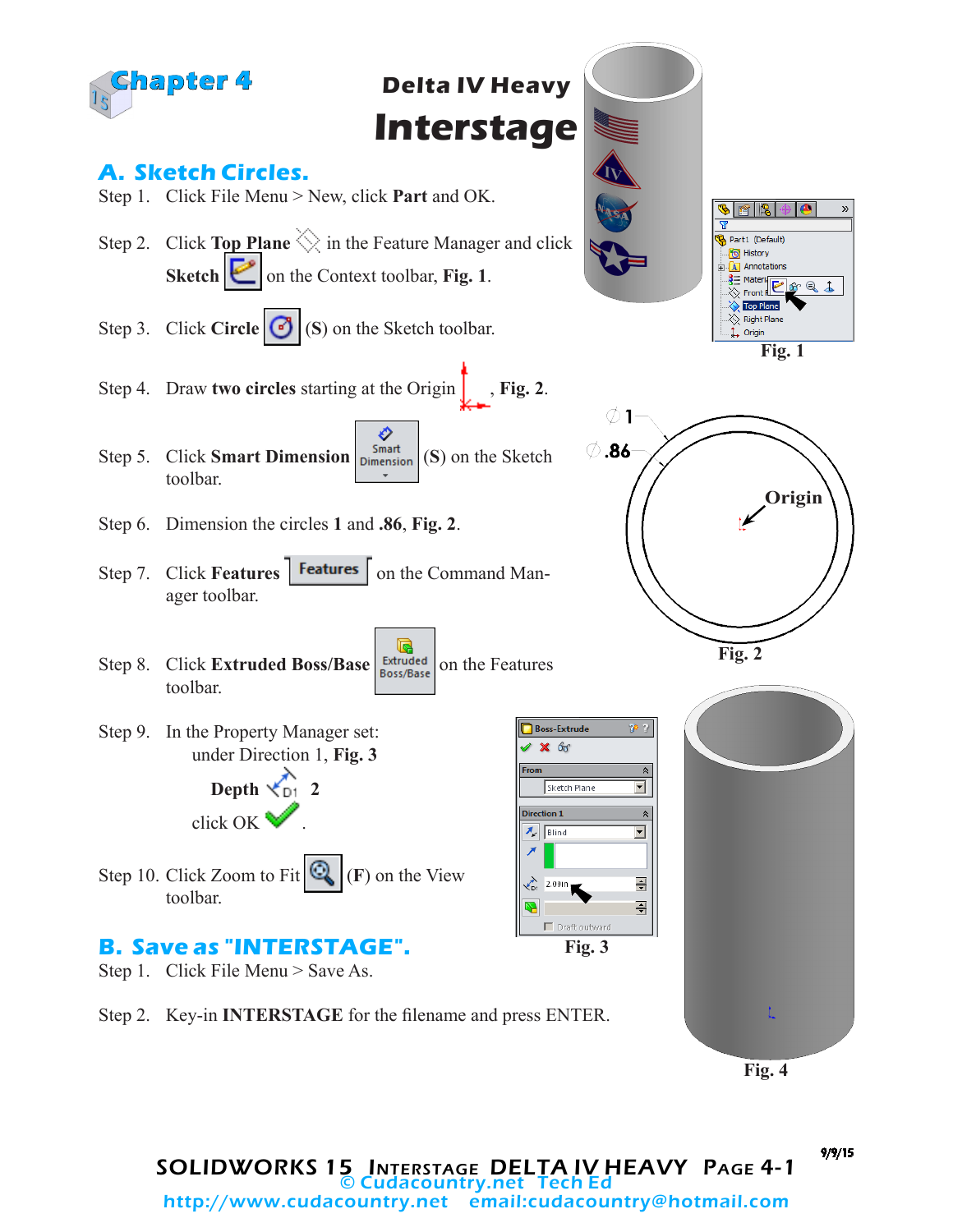

SOLIDWORKS 15 Interstage DELTA IV HEAVY Page 4-2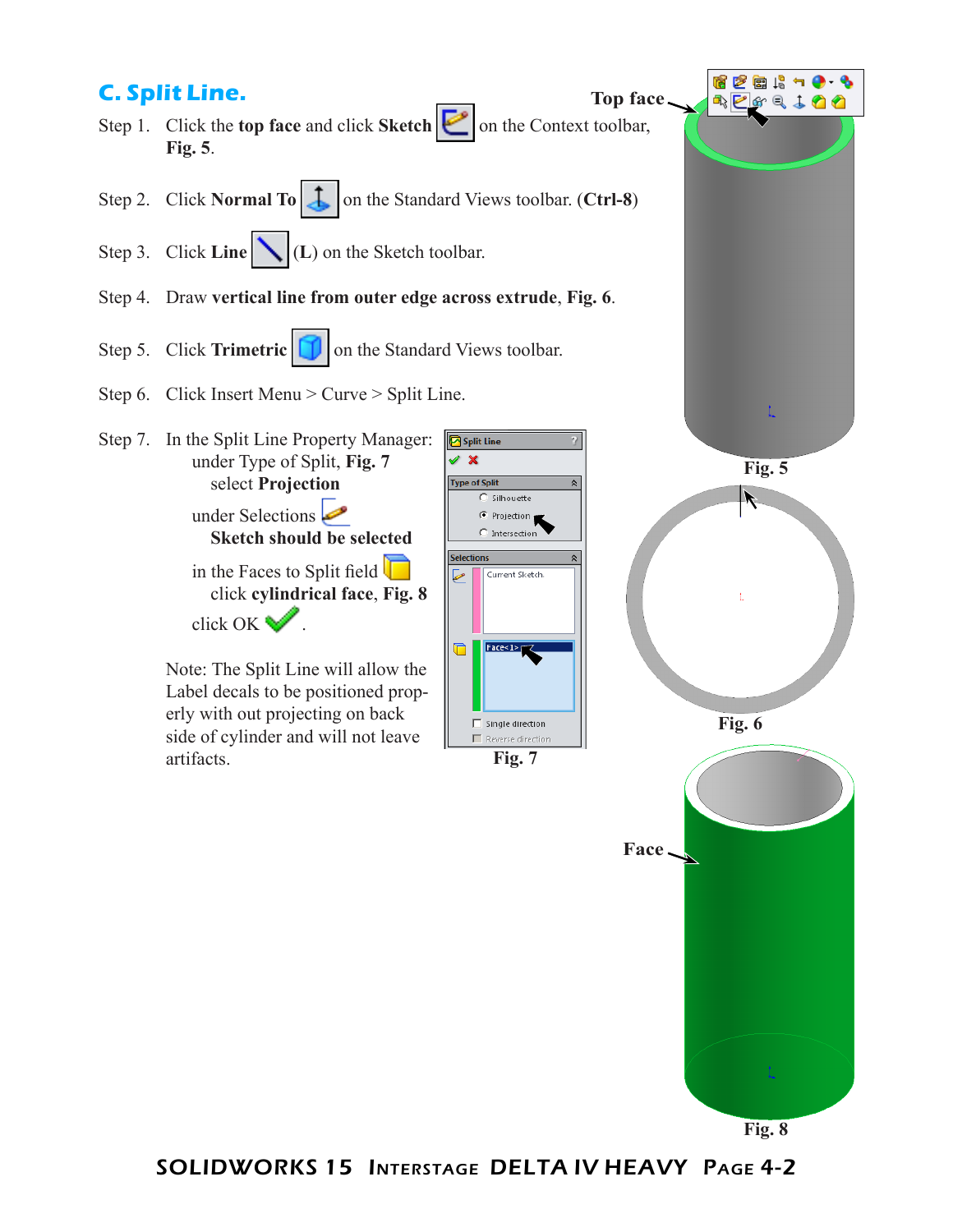## **D. Appearance Color.**

Step 1. Click PhotoView 360 Menu > Edit Appearance.



**Fig. 11**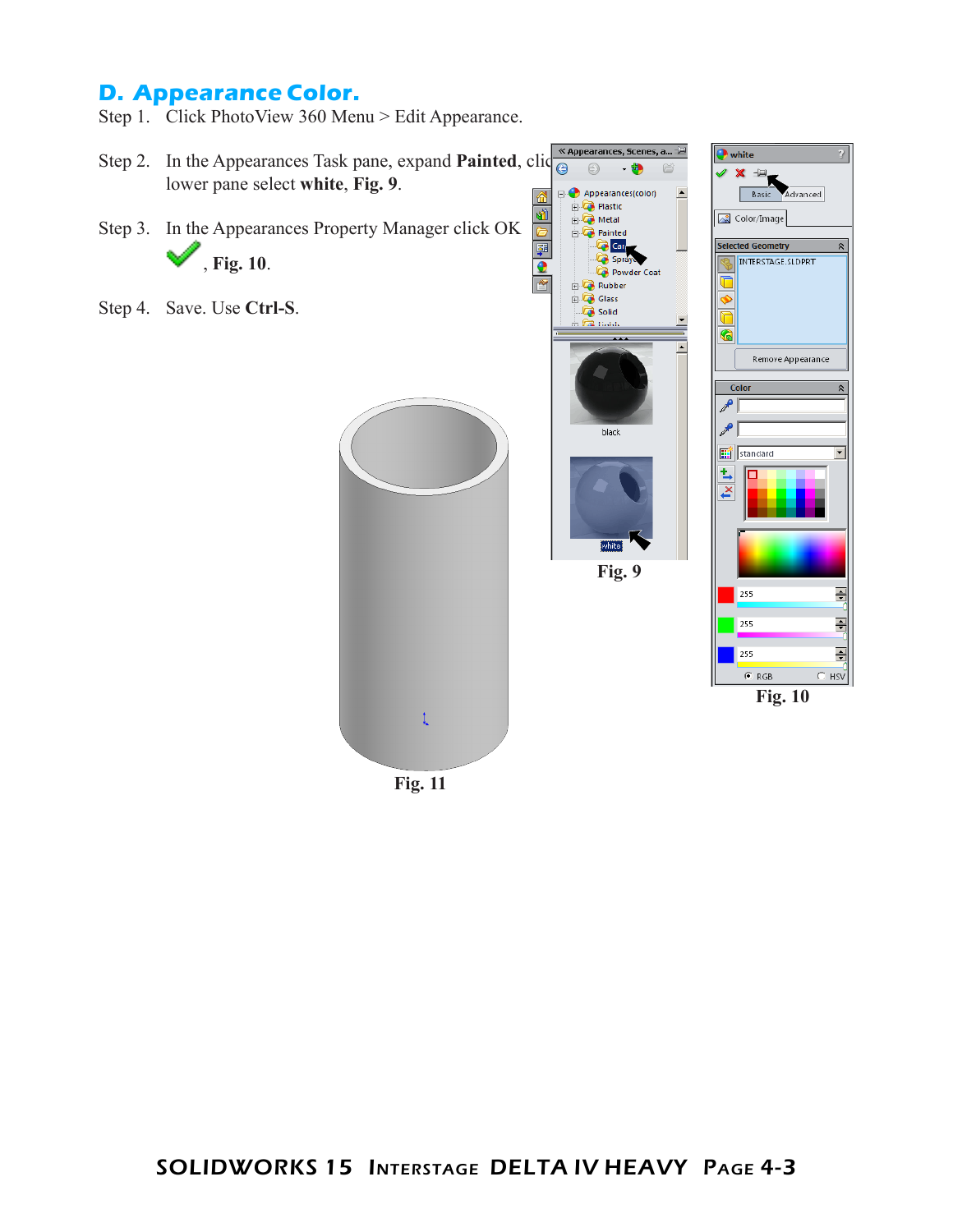# **E. US Flag Decal.**

Step 1. Click **Front on** the Standard Views toolbar. (**Ctrl-1**)

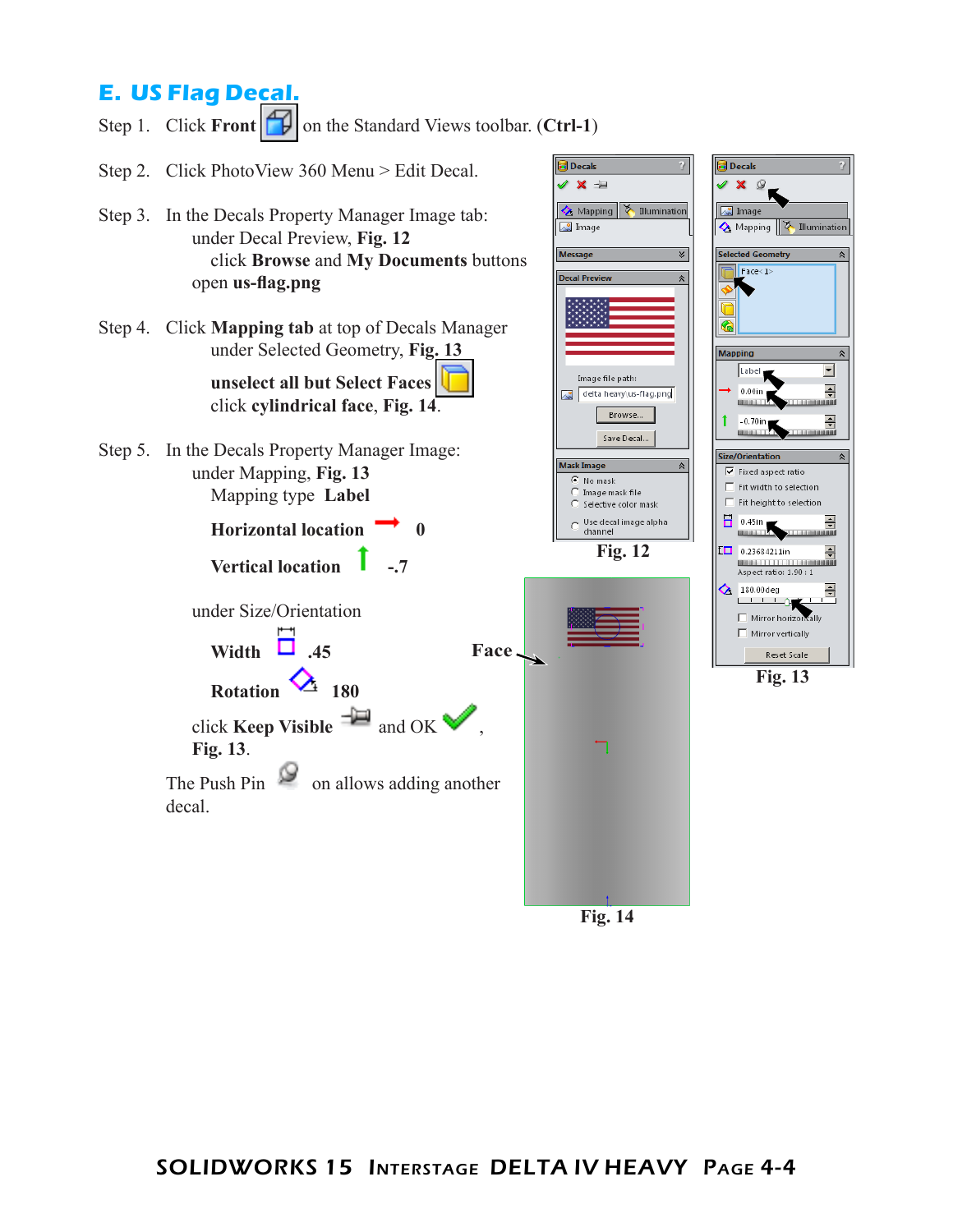

**Fig. 17**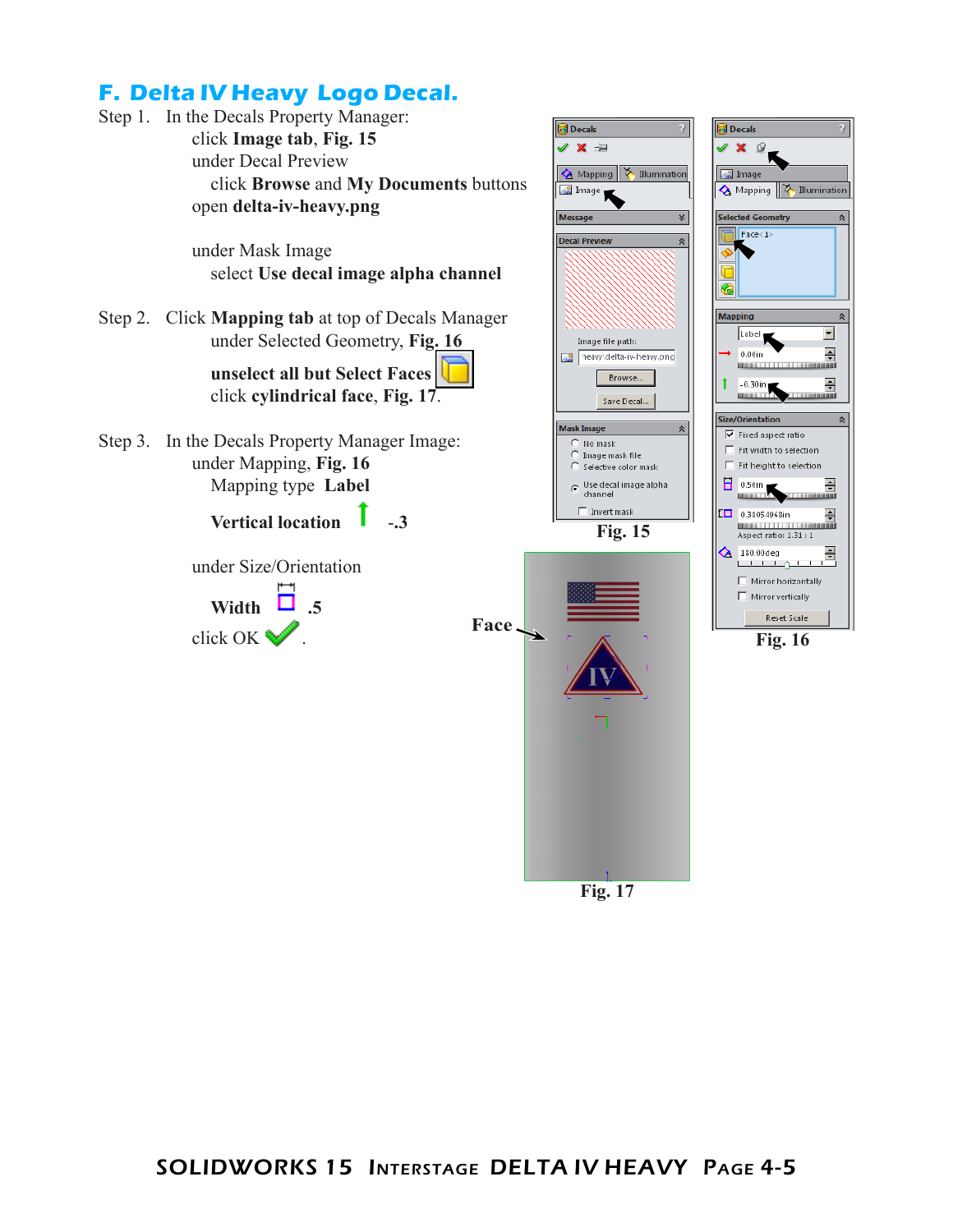## **G. NASA Logo Decal.**